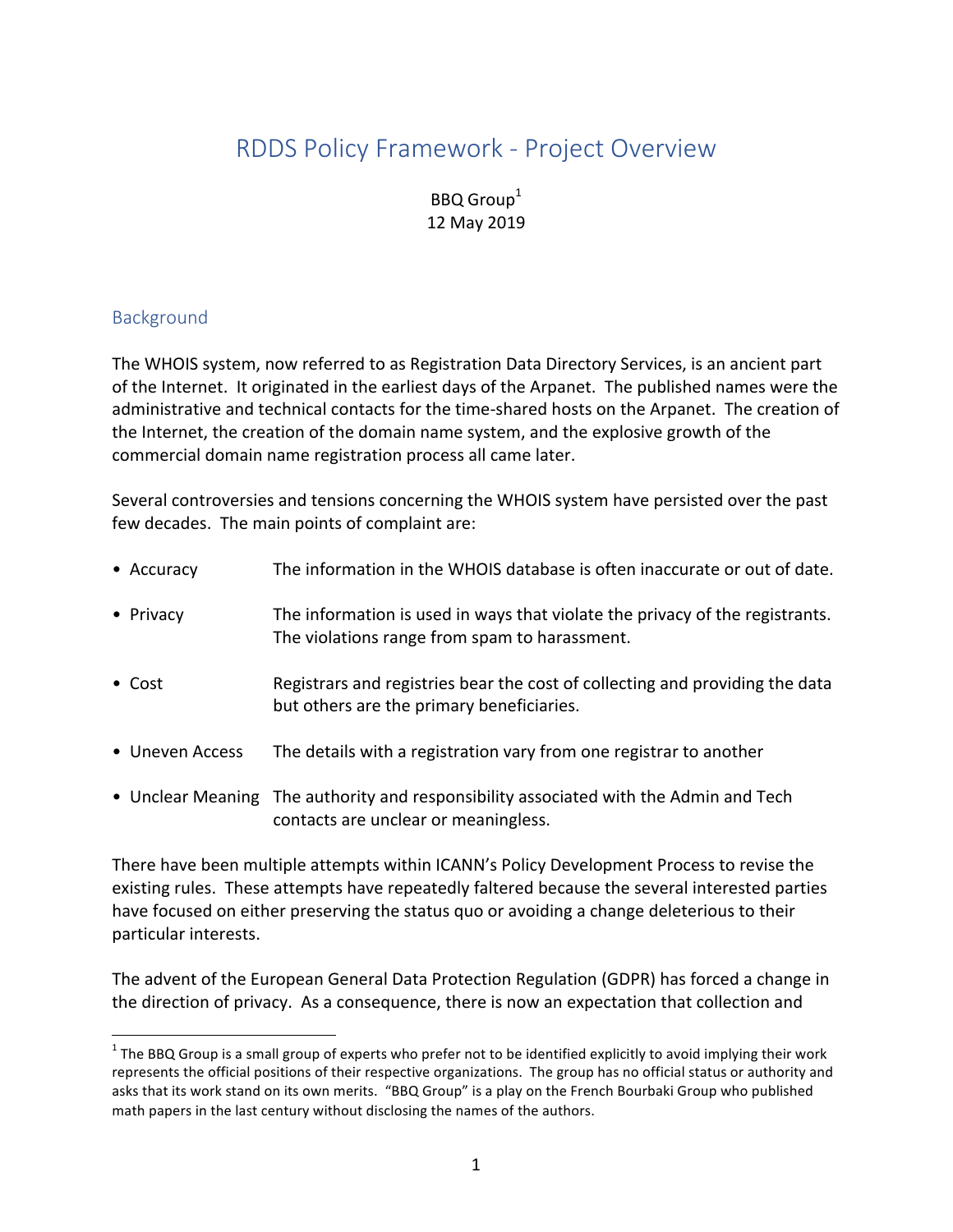disclosure rules in the future will require explicit justification, and that accessibility to information will vary depending on the credentials and purpose of the party making the request.

The GDPR is a blunt instrument. On the positive side, it has broken the long-standing stalemate. On the other hand, it doesn't provide detailed guidance. Moreover, the GDPR is just one of several similar regulations that are coming into existence.

#### Our Goals

Unquestionably there are differences in values and judgment that have to be resolved through political negotiations. That said, we believe it will be possible to improve these discussions by unpacking the details involved in specific policy proposals and providing tools and approaches for comparing the impact of competing proposals.

The BBQ Group is developing a RDDS Policy Framework as a method of expressing RDDS policies at a granular level in hopes of providing a tool that improves the precision and clarity in policy discussions.

The approach is to consider all of the information collected from registrants and other operational data that arises during the lifetime of the registration and to provide a vocabulary for expressing the rules under which such information is collected and disclosed to requesters. The list of data elements is more inclusive than just the usual Registrant, Admin and Tech contacts, and the level of detail and the range of disclosure policies is intended to encompass everything from data that is necessarily publicly available, e.g. the DNS records, to highly sensitive data such as passwords and payment details that must be kept confidential except in very specific circumstances.

We are not advocating any specific policy or policies, but we do hope this work will assist others in understanding what aspects of proposed policies are likely to be acceptable across multiple constituencies. We also expect some aspects of proposed policies that have not been clear before will become better illuminated.

We do not expect this work will magically resolve all conflicts, but we do expect this work will assist others in reducing the number of conflicts and sharpening the discussions.

We invite anyone interested to contact us.

### Relationship to Other RDDS Activities

This project is distinct from the several officially chartered efforts related to future RDDS policies and systems, but we think this project is addressing aspects that will facilitate their efforts. The following is not necessarily a complete list.